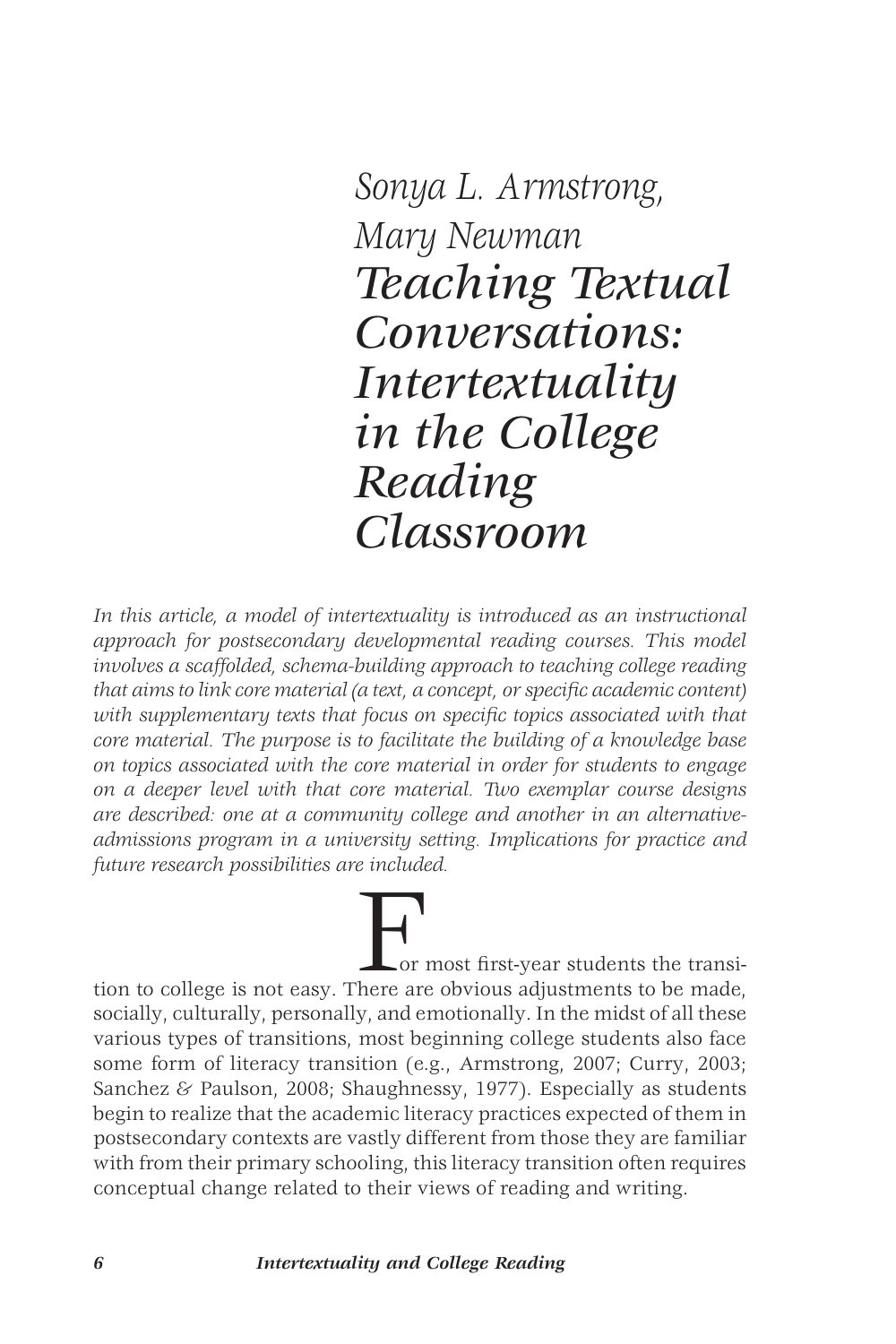### **Misconceptions about Learning and Reading**

Beginning college students often hold on to deeply ingrained misconceptions about learning (e.g., Holschuh, 2003; Simpson & Nist, 2003). For example, Simpson and Nist have argued that "Most college freshmen believe learning is simple, can be accomplished quickly, and that knowledge and learning occur when someone else 'does something to you'" (p. 172). In other words, many students seem to understand their role as learners to be passive recipients of information rather than active constructors of knowledge (e.g., Perry, 1970). Students' epistemological views are particularly relevant for those of us who teach developmental literacy courses, including reading, writing, and study strategies, because it is in these courses that these literacy transitions need to be facilitated.

Not surprisingly, many students also tend to view reading as a passive activity that involves determining a single, correct meaning that is "in" the text, but that they often can't seem to retrieve. According to El-Hindi (2003), "Students tend to read on 'automatic pilot,' and do not realize when they have trouble comprehending or truly digesting text" (p. 360). In terms of the models of reading outlined by Schraw and Bruning (1996), many students hold more of a transmission model than a transactional model (see also Rosenblatt, 1994).

A transmission model of reading is limiting indeed, especially when reading for academic purposes. For one, a link between reader conceptualizations and strategy usage has been well-documented (e.g., Goodman & Marek, 1996; Holschuh, 2003; Schraw & Bruning, 1996). In short, readers whose conceptualizations of reading are transmission-oriented tend to choose surface-level strategies (or none at all) rather than deep-level, active reading strategies (e.g., Newman, 2008). Additionally, a transmission model of reading does not allow for a view of reading as engaging in dialogic conversations with texts, which is more like the view of reading embedded in the expectations of most college-level instruction. Finally, a transmission view implies a universal reading approach to texts, rather than an understanding of the need for strategic, situation-specific approaches to text. Given the variety of text types, purposes, and goals students will face in academia, such a misconception of reading can be detrimental to their success in college.

In addition to the problem of student misconceptions about academic literacy practices, a related transmission model also persists in the field of postsecondary developmental literacy instruction. Such pedagogically based transmission models generally involve a deficit or remediation approach that translates into skill-drill-type instruction; because this type of instruction encourages, rather than dispels students' passive views of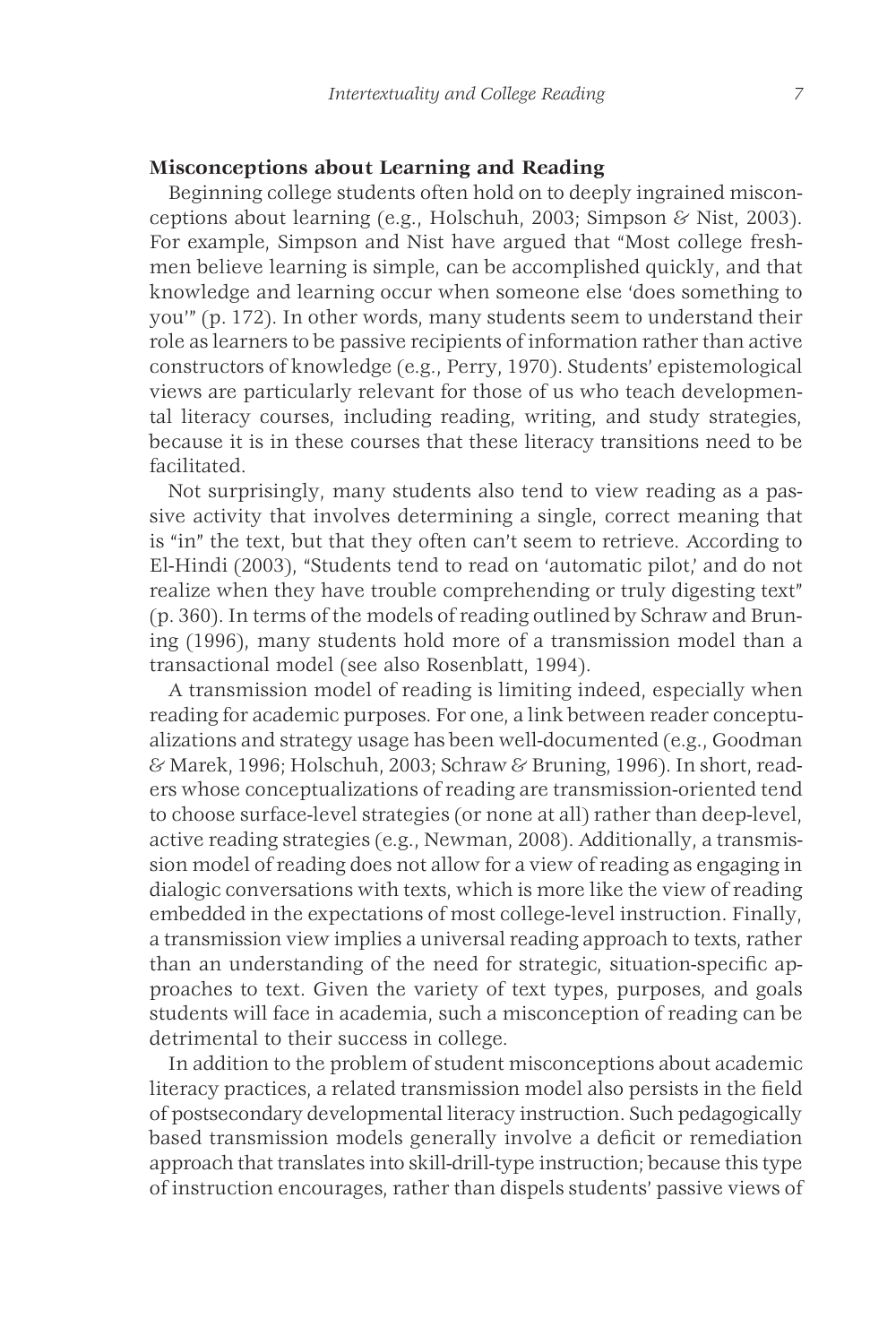reading, it usually serves to further complicate their literacy transitions. In fact, the intertextual model we describe in this article was born from our frustrations with such approaches, and, on some level, was created as a reaction against skill-drill-type teaching approaches, which we view as ineffective models for preparing students for their academic goals. We came to develop our respective instructional approaches, separately and at different institutions, as a means to help students develop the necessary reading and learning strategies that represent, more realistically, what students will be doing in their college courses. To be fair, we are beginning to see publishers move toward offering more strategies-based developmental reading textbooks such as *Read to Succeed* (Rothman & Warsi, 2010) and *Efficient and Flexible Reading* (McWhorter, 2011); however, we still see few that focus on intertextual reading and writing.

With skill-drill, deficit approaches, generally, the focus is on a single text, and students tend to take what they read in the classroom text as "the truth" (Wineburg, 1991) or the only version of a particular topic. They may not have been trained to consider the fact that what they read is just one author's perspective, or bias, on the matter. Here, students read at a literal level. They read only one source, only one version, take it as truth, then work to gather and memorize facts (Seixas, 1993; Wineburg, 1991). This kind of single-text approach does not adequately reflect the types of reading/studying/writing/thinking requirements that students face in college-level coursework (Hynd, 1999). It is challenging, indeed, to think of a single academic discipline that does not involve intertextual materials and cross-textual synthesis on some level. For that reason, this article introduces intertextuality as an approach to teaching college reading in environments that aim to facilitate and support students' literacy transitions. In the next section, we begin with a brief background on the concept of intertextuality before proceeding to a presentation of our model.

### **Introduction to Intertextuality**

The idea of intertextuality was first introduced by Swiss linguist Ferdinand de Saussure (1857-1913), who is credited with theories of language as a structured system or relationship between the sign (word), the signified (thought), and the signifier (sound). Saussure focused on the role of language in understanding text. Later, the French poststructuralists (e.g., Kristeva, 1967/1986; 1968) discussed the term "intertextuality" as referring to the relationship between the text, the writer, and the reader. With this view, language itself is central. Here, meaning is found in the constantly changing textual relationship, not in an author or a reader. With the poststructural view of intertextuality, little consideration is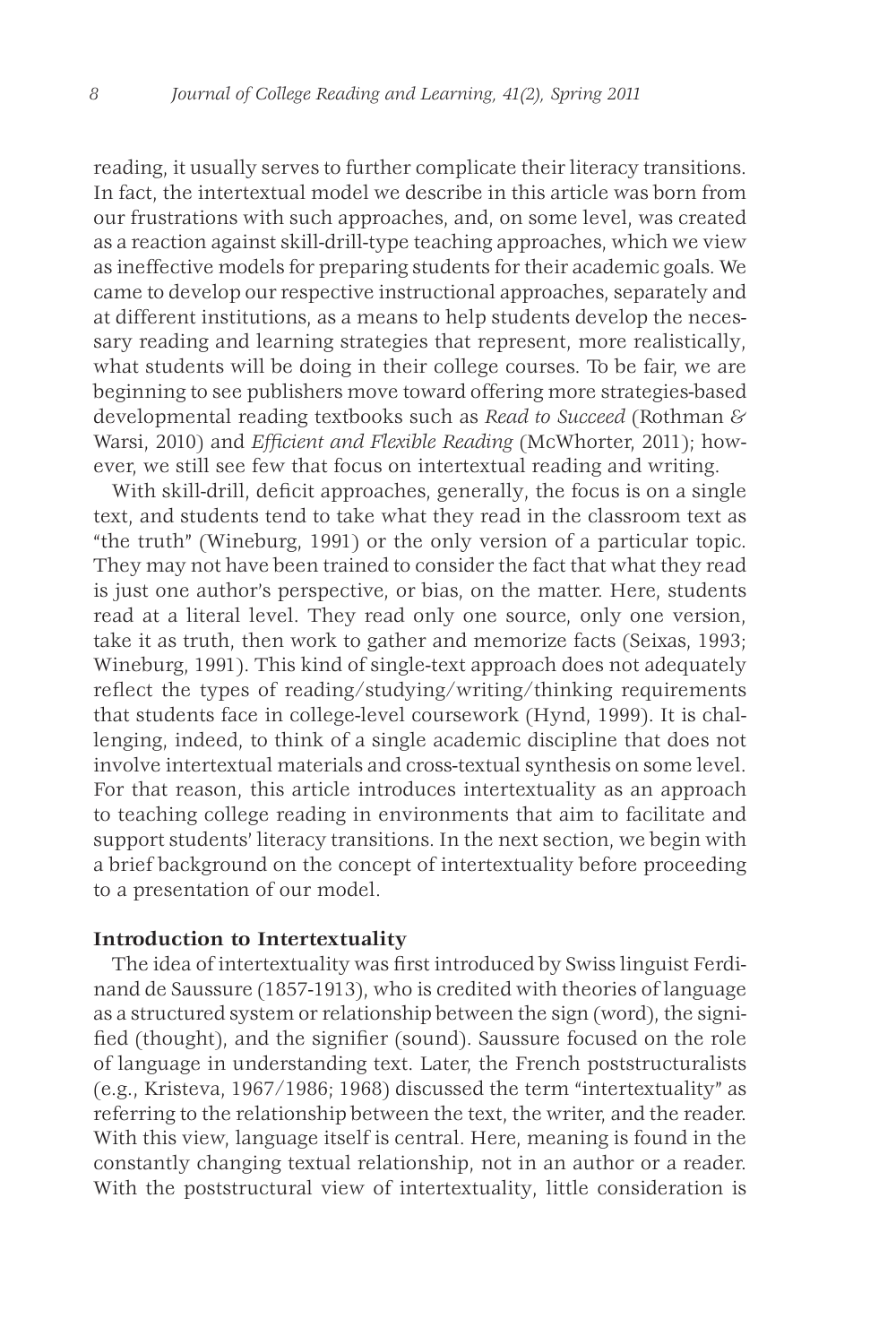given to the reader or to the intertextual relationships among texts that occur without the reader. Consequently, intertextual relationships exist within and between texts alone—apart from the reader.

In addition, many literary definitions of intertextuality tend to be rather narrowly focused on the text itself. For example, one common usage of the term is for situations where a well-known canonical work is retold, usually with a twist (for example, Jane Smiley's *A Thousand Acres,* 1991, is a modern retelling of *King Lear,* 1997). Another common usage occurs in situations where one author's words are directly used in another author's work. Again, for most literary uses of this term, the focus is limited to texts alone, not the reader's interaction with texts.

Spivey (1997) discussed a view of intertextuality that contradicted the poststructural and more literature-specific views. She understood this interaction as a

 constructivist emphasis on human agency, [and thus she] considers intertextuality in terms of intertextual cues made and discerned by people and in terms of intertextual knowledge used by people as individuals and as social groups. Intertextuality is implication on the part of authors and inferences on the part of readers. (p. 86-87)

Building from this definition, in this article we conceptualize intertextuality as an instructional approach where instructors offer multiple texts and materials of a wide variety of genres to give students the opportunity to increase background knowledge; make connections across and among texts; develop multiple perspectives, interpretations, and a broader picture of a topic; and develop their critical thinking skills (Lenski, 1998).

# An Intertextual Model for College Reading Instruction

Intertextuality, as we conceptualize it and discuss it in class, involves an analogical process of simultaneously building—and immediately applying—schemata that are introduced by supplemental texts. One metaphor that may be useful in understanding this concept is a block foundation (see Figure 1), which represents a learner's conceptualizations and comprehension of a particular content (this can include a concept, a text, a topic, etc.). When this foundation is strong enough, it can allow a learner a support upon which to continue to build.

A learner's comprehension of a particular text is rarely completely supported by existing schema and prior knowledge (the blocks). For that reason, supplemental texts (understood broadly as including multimedia, ideologies, events, etc.) brought into the discussion at appropriately timed moments anticipate students' gaps in prior knowledge. These supplemental texts provide additional knowledge needed to fill in some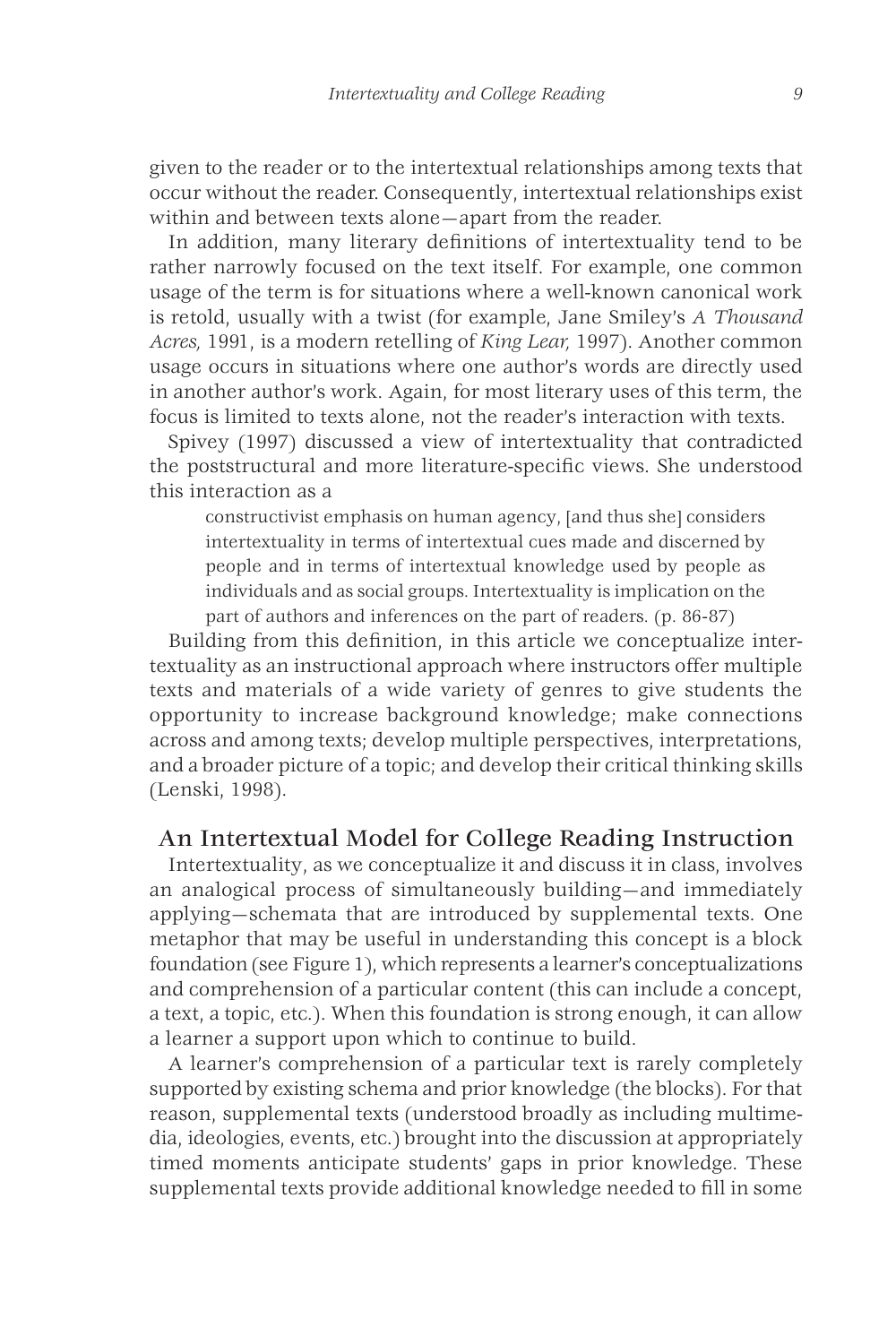

### *Figure 1.* **Foundation Metaphor for the Schema-Building Process**

of the gaps in a learner's foundation of comprehension. Although this foundation may not be completely blocked in, even with the support of the supplemental texts, it becomes stronger and sturdier with each additional block of schema.

## **Intertextuality as an Instructional Approach**

Using intertextuality as an instructional approach in a reading class allows students to practice the process of making connections or relationships between what is being read and what has previously been read on a topic. Intertextuality involves the connection—the analogical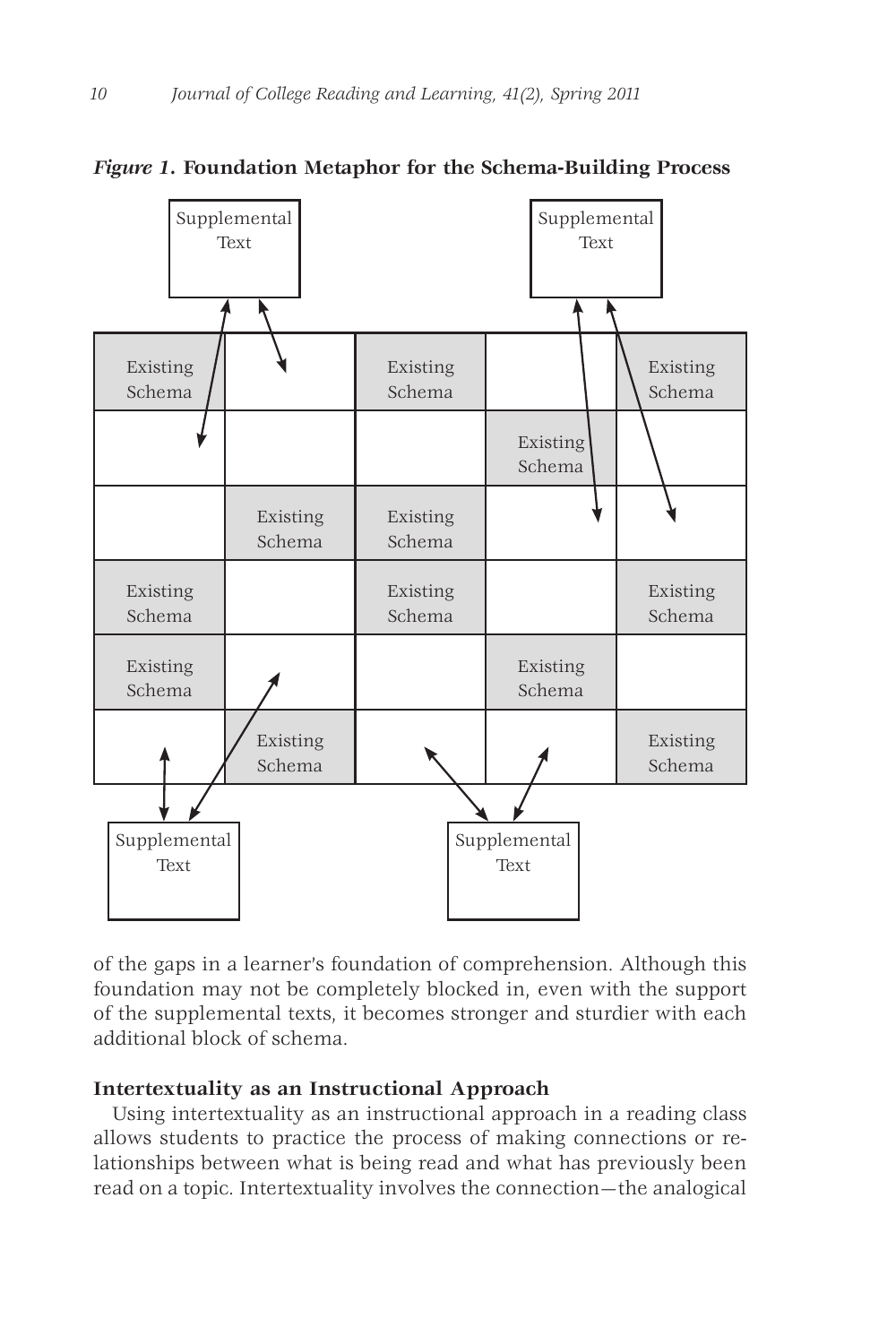linking—of one's prior knowledge on a topic to the new knowledge or experience (Allen, 2000; Alvermann, Moon, & Hagood, 1999; Bloome & Egan-Robertson, 1993; Hartman, 1991, 1995; Short, 1992). It is also the synthesis of information among various texts on the same topic (Breiter, 1990; Hartman & Hartman, 1995).

Instructors can teach students that they should make associations (Hartman, 1991) to their existing knowledge, and that they should make mental pictures or maps of a topic and make connections to prior knowledge and experiences (Crouch Shinn & Shaughnessy, 1984). Lenski (1998) described three kinds of intertextual connections the reader can make:

- A. Associating: Some past text is linked to a present text;
- B. Integrating: Background knowledge is applied to a present text; and
- C. Evaluating: Personal judgments, values, conclusions, and generalizations in comparing past and present texts are used by the reader.

Short (1992) reported that the most relevant and meaningful experiences of this nature happen in classrooms where instructors expose students to a variety of print and non-print sources and encourage them to make connections. In addition to reading multiple texts, class discussions should include reflection and critical thought. Initially, instructors should present intertextual reading and learning materials to students in a way that provides background knowledge about the topic and that makes the materials relevant to the students' lives. Students become engaged in the topic when instructors use various pre-reading strategies, such as previewing and predicting, that help students think about what they already know about the topic. During reading, the instructor could allow students time to talk with the class about what they have read. This discussion gives students time to think about their ideas as well as hear ideas they may not have taken into account. And, after reading, students can write about and discuss the ideas presented in the various texts. In this manner, students become more actively engaged in the reading and learning experience (Newman, 2008).

Intertextuality involves a scaffolded, schema-building approach to teaching college reading. The purpose is to facilitate the building of a knowledge base on topics associated with a core text or content topic. Through this method, which is scaffolded over the course of an academic term, students come to recognize this process of linking texts as a comprehension strategy that results in their increased involvement and understanding of the conversations central to the core text. For example, in the next section, we describe a history unit as part of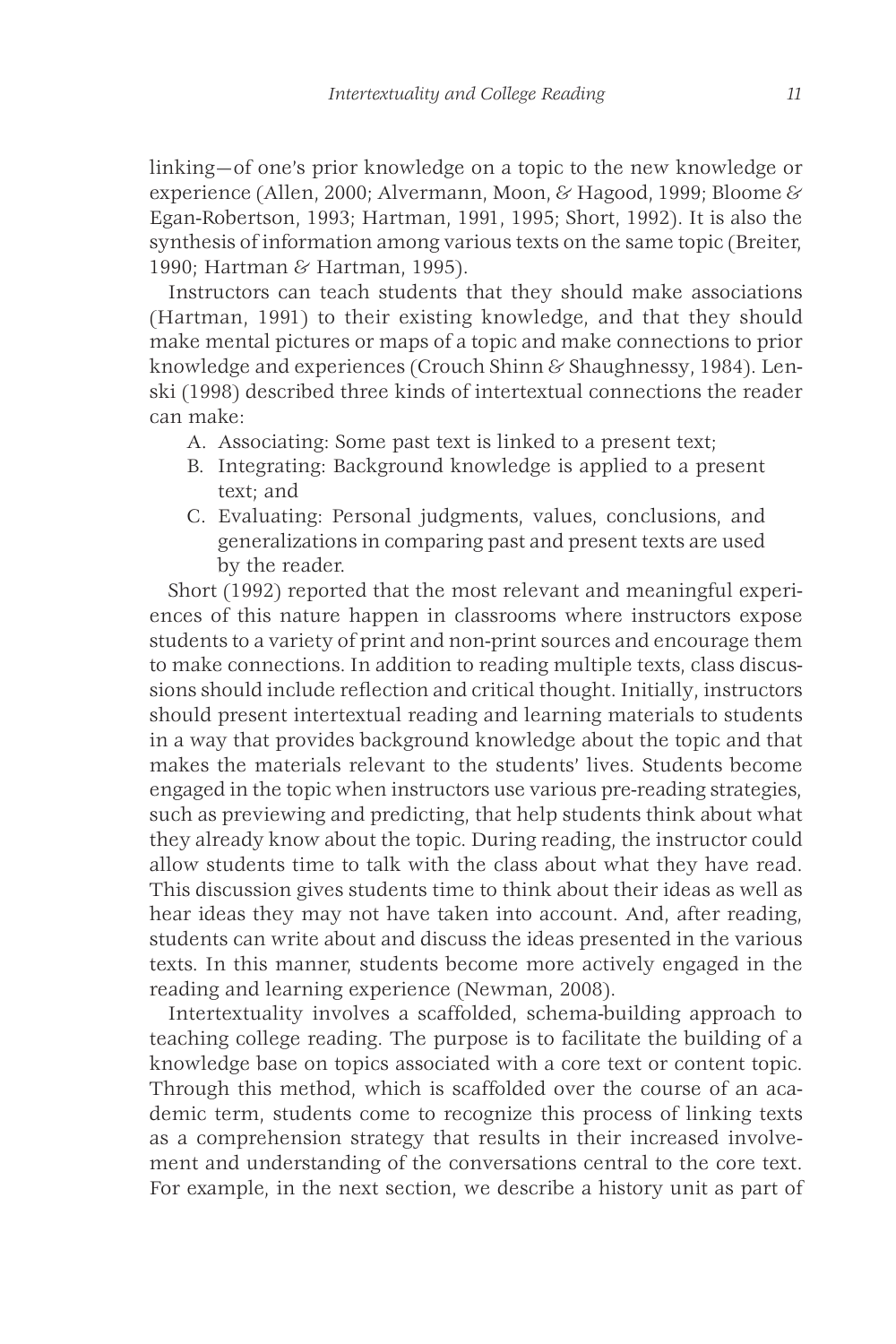a developmental reading course; in this unit, students are expected to compare and contrast various and often conflicting views on a particular topic, synthesize that information, and then provide their own interpretation and contribute it to the existing conversation. These practices are not unlike what students would experience in philosophy, literature, biology, psychology, or most other college courses. However, very few professors provide explicit instruction on how to do this kind of reading (Hynd-Shanahan, Holschuh, & Hubbard, 2004; Simpson & Nist, 2002). Developmental reading courses are, in theory, designed to help students transition into the literacy practices of the academy. An intertextual approach allows for beginning college students to gain practice that realistically prepares them for the tough reading tasks ahead of them throughout their academic careers.

Research shows that students must learn to direct and control their own cognitive processes if they are to be successful with academic reading and learning. Hadwin and Winne (1996) propose that "it is the element of intent to manipulate one's cognitive processes that distinguishes self regulating from merely using a study tactic" (p. 693). Studies show that to reach their academic goals, students need to learn a variety of reading and learning strategies, or tactics, to learn to adapt those strategies to various tasks and settings, and to transfer such tactics appropriately to other disciplines (Butler & Winne, 1995; Rasnak, 1995; Stahl, Simpson, & Hayes, 1992). Strategic learning occurs when students learn to use the appropriate learning strategies or tactics necessary for the successful completion of a particular academic task (Newman, 2008).

### Description of Intertextuality in Two Classroom Exemplars

What follows are descriptions of two practical applications of intertextuality in developmental reading courses, one in a community college setting, and another in an alternative-admission setting at a public university.

### **Community College Context**

The first illustration of intertextuality in a developmental reading course is at a large, Midwestern community college with an openadmissions policy. The college admits all students with a high school degree, but those students who demonstrate unpreparedness for college-level work, based on placement scores received on the Compass Reading Placement Test (ACT, Inc.), are required to take developmental coursework before taking courses for college-level credit. Developmental reading coursework offerings range from courses designed for those demonstrating a very low level of skills to courses for those who test just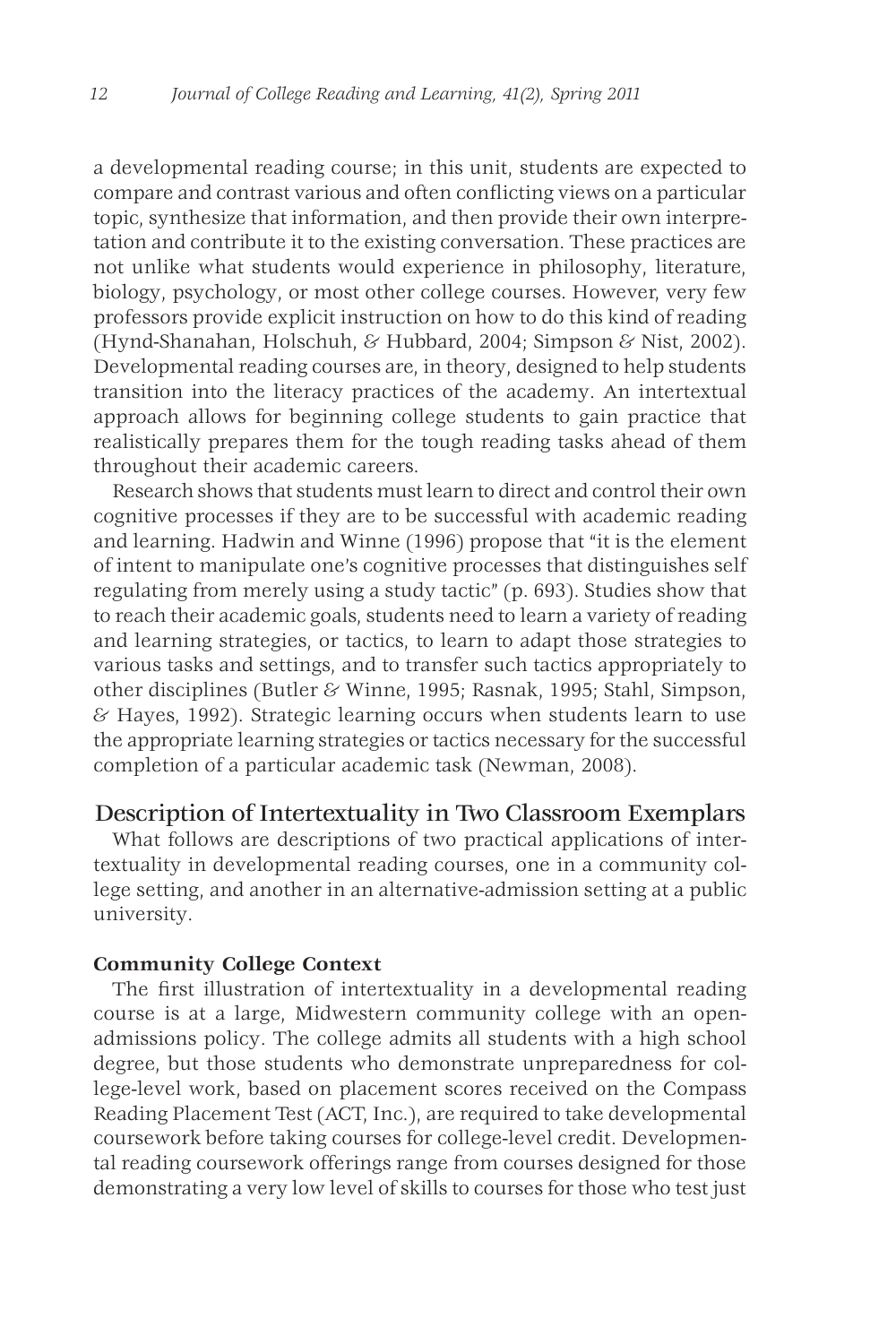below the college level. The highest level of these courses, Preparation for College Reading II, is the focus of this discussion.

**Course Context.** Preparation for College Reading II is a strategies-based course developed around the concept of intertextuality. A strategies-based text is used during the semester as a core text for explicit instruction in basic reading strategies. At the beginning of the semester, students focus on learning reading strategies such as how to read actively, how to identify the main idea and major supportive detail, and how to develop stronger vocabulary skills. Such instruction helps develop a stronger foundation upon which to incorporate deeper-level reading strategies. By the third or fourth week of the semester, students receive instruction on a strategy developed by Hynd (1999) and Hynd-Shanahan, Holschuh, and Hubbard (2004) based on the work of Wineburg (1991), which teaches students domain specific reading and learning strategies. This deeper-level reading strategy involves using multiple, conflicting historical texts and engaging students in intertextuality to learn to read and think critically (Newman, 2008). Table 1 includes a listing of the specific texts and materials used during this course.

These materials include a variety of primary and secondary sources of information on the topic of the Tonkin Gulf Incident of the Vietnam War, such as an autobiography from a former Secretary of State, a history book, a book published by a high-ranking military official about the U.S. involvement in Vietnam, an editorial written by a history professor published in the *Christian Science Monitor* on the 20th anniversary of the Tonkin Gulf Incident, and a rebuttal to that editorial written by an archivist of historical documents from Indochina. During this unit, students read about the Tonkin Gulf Incident from a variety of perspectives, discuss their views on the various texts in class in small groups paragraph and then as a whole write multiple short essays designed to help them form their own interpretation of the historic event.

Additionally, a teaching method suggested by Nist and Simpson (2000) helps students develop discipline-specific knowledge and deeper-level strategy use. This method includes modeling the processes involved in using these strategies by showing examples on the overhead projector and the board, providing examples of these strategies, building in class time to practice using the strategies, and offering feedback to students on their use of the strategies through teacher evaluation. Students discuss difficult concepts and vocabulary in class discussions and share their responses in class. Moreover, students begin completing various charts and graphic organizers to help them interpret each author's position on the issues related to the Vietnam War and the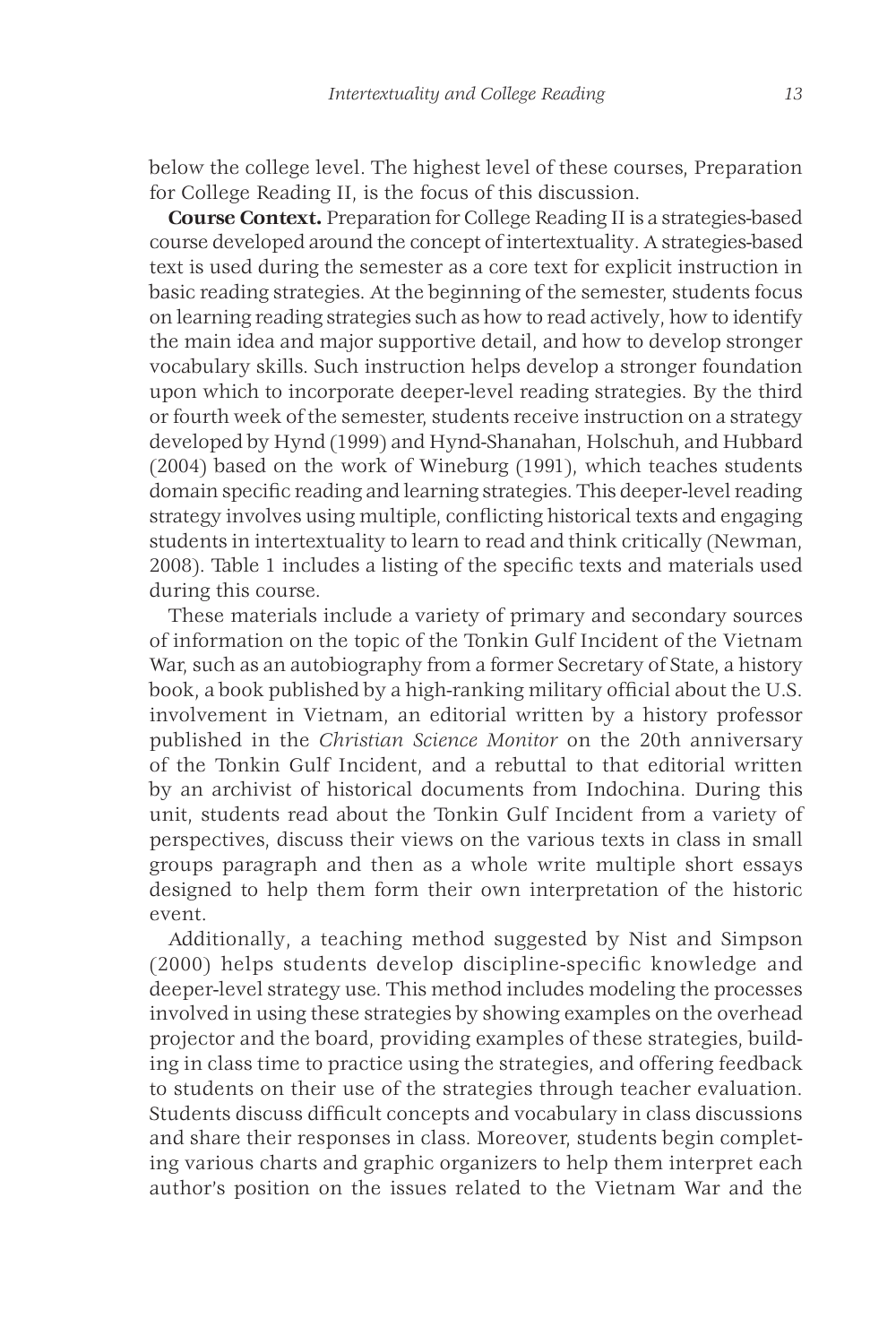## **Table 1**

# *Texts and Materials Used for Preparation for College Reading II*

| Source                                                                                          | Context Information                                                                                                                                                                                                                                                                    |
|-------------------------------------------------------------------------------------------------|----------------------------------------------------------------------------------------------------------------------------------------------------------------------------------------------------------------------------------------------------------------------------------------|
| · Dean Rusk (1990), As I Saw It                                                                 | • Former Secretary of State dur-<br>ing the Johnson Administration;<br>professor of international law,<br>University of Georgia                                                                                                                                                        |
| • Berkin, Miller, Cherny, &<br>Gormly (1990), Making America:<br>A History of the United States | · Historians, a college textbook                                                                                                                                                                                                                                                       |
| • Gareth Porter (1984), Tonkin<br>Gulf Incident Editorial                                       | • Professor, City University of New<br>York, a column in the Christian<br>Science Monitor                                                                                                                                                                                              |
| • Phillip B. Davidson (1990),<br>Secrets of the Vietnam War                                     | • Former chief of intelligence for<br>the United States Army, later<br>publishing several texts on the<br>Vietnam War; however, this<br>information was withheld from<br>students as part of the lesson on<br>establishing an author's credibility<br>when no information is available |
| • Douglas Pike (1984), response<br>to Gareth Porter's editorial                                 | • Archivist in the Indochina Archive<br>at the University of California,<br>Berkeley, citing evidence from<br>Military Events, a work published<br>by the People's Army of Vietnam<br>Publishing                                                                                       |
| • Video: "Vietnam Lecture"<br>(Steuck, 1990)                                                    | • A lecture on the Tonkin Gulf Inci-<br>dent given by Dr. William Steuck,<br>a history professor at the Univer-<br>sity of Georgia                                                                                                                                                     |
| • Video: "The American Experi-<br>ence: LBJ" (1991)                                             | • A PBS documentary on Lyndon B.<br>Johnson and the Vietnam War                                                                                                                                                                                                                        |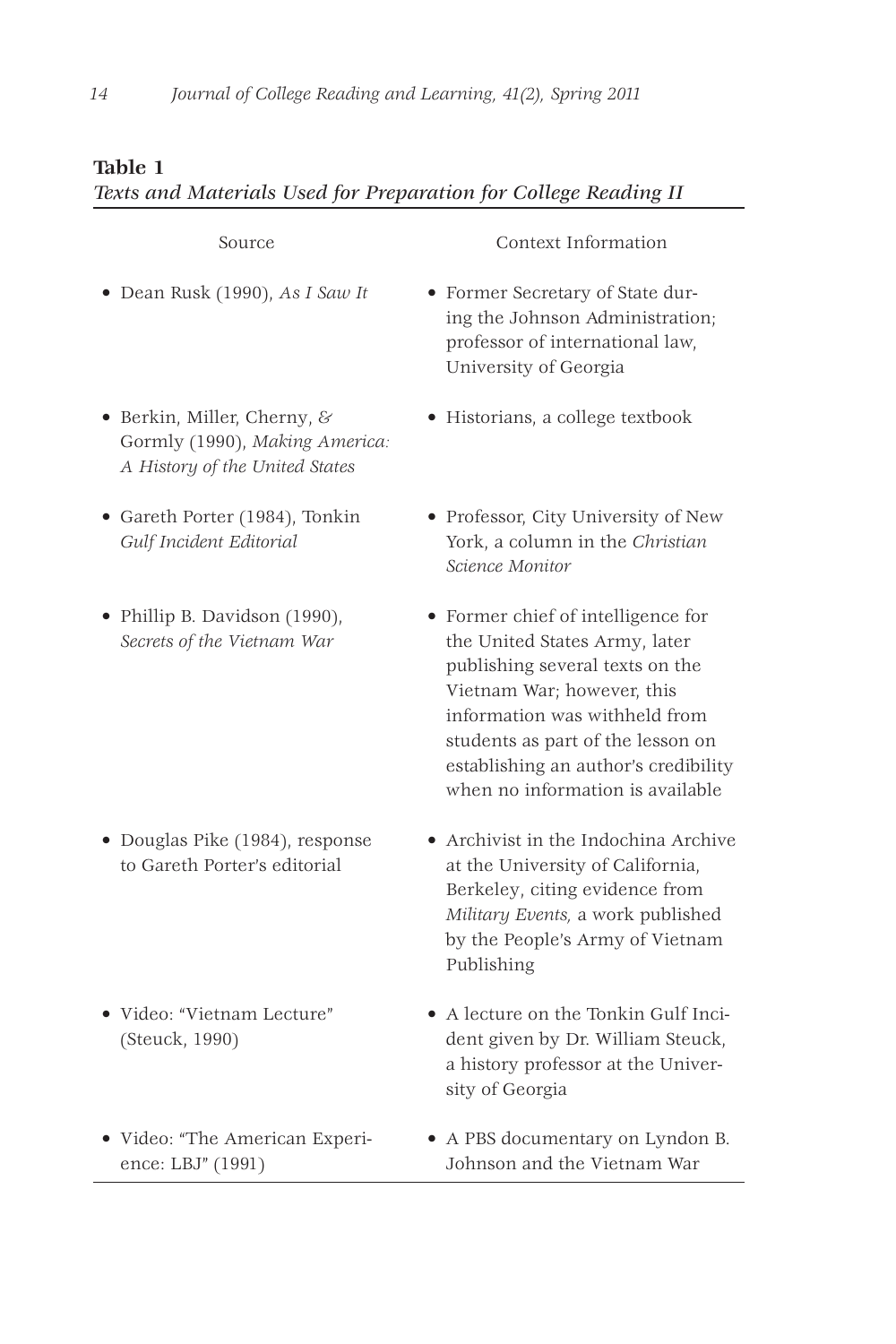Tonkin Gulf Incident.

The charts and graphic organizers encourage students to use these intertextual learning materials to practice using Wineburg's (1991) heuristic, which includes sourcing, contextualization, and corroboration to arrive at their responses (see Newman, 2008 for a full description of this teaching method as well as the charts and graphic organizers used during this unit). This heuristic teaches students to consider the source of the information (the text), the context in which the text was written (time, space, political and social issues of that time, etc.), and collaboration (the agreement or disagreement among the various authors and texts about issues related to the topic).

### **University Setting**

The second context provided here as an exemplar is a decentralized alternative-admissions developmental program (Johnson & Carpenter, 2000) housed within a Midwestern public university. The program consists of four components, each of which is housed in its respective academic unit: Literacy, English, Communications, and Math.

Students enrolled through this program are typically recruited through target high schools, which are selected based on student populations high in minority and low socio-economic status backgrounds. Typically, these students are identified as being ineligible for "traditional" admission to the university due to high school GPA or ACT scores. Once accepted into the alternative-admission program, students take a battery of placement exams for each area; placement for the Literacy courses includes a combination of ACT Reading Subtest and ACCUPLACER reading comprehension scores. For the literacy component, there is a two-course sequence: College Reading, and Reading and Study Strategies. The focus of the description that follows is on the first course, College Reading.

**Course Context.** College Reading is a text-based course developed around the theme of intertextuality. Because most students in the program enroll in this course during their first semester, novels are used as the primary, or core, texts as a way to scaffold students into academic reading practices using text genres that are familiar to them. The two core texts serve as the centerpiece and main conversations of the course. Currently, the core texts used in the course are a fictional novel, Jonathan Safran Foer's (2005) *Extremely Loud & Incredibly Close,* and an autobiographical graphic novel, Marjane Satrapi's (2003) *Persepolis: The Story of a Childhood*. In addition to these core texts, numerous supplemental texts are incorporated throughout the course (see Table 2 for examples of supplemental texts used in this course). These supplemental texts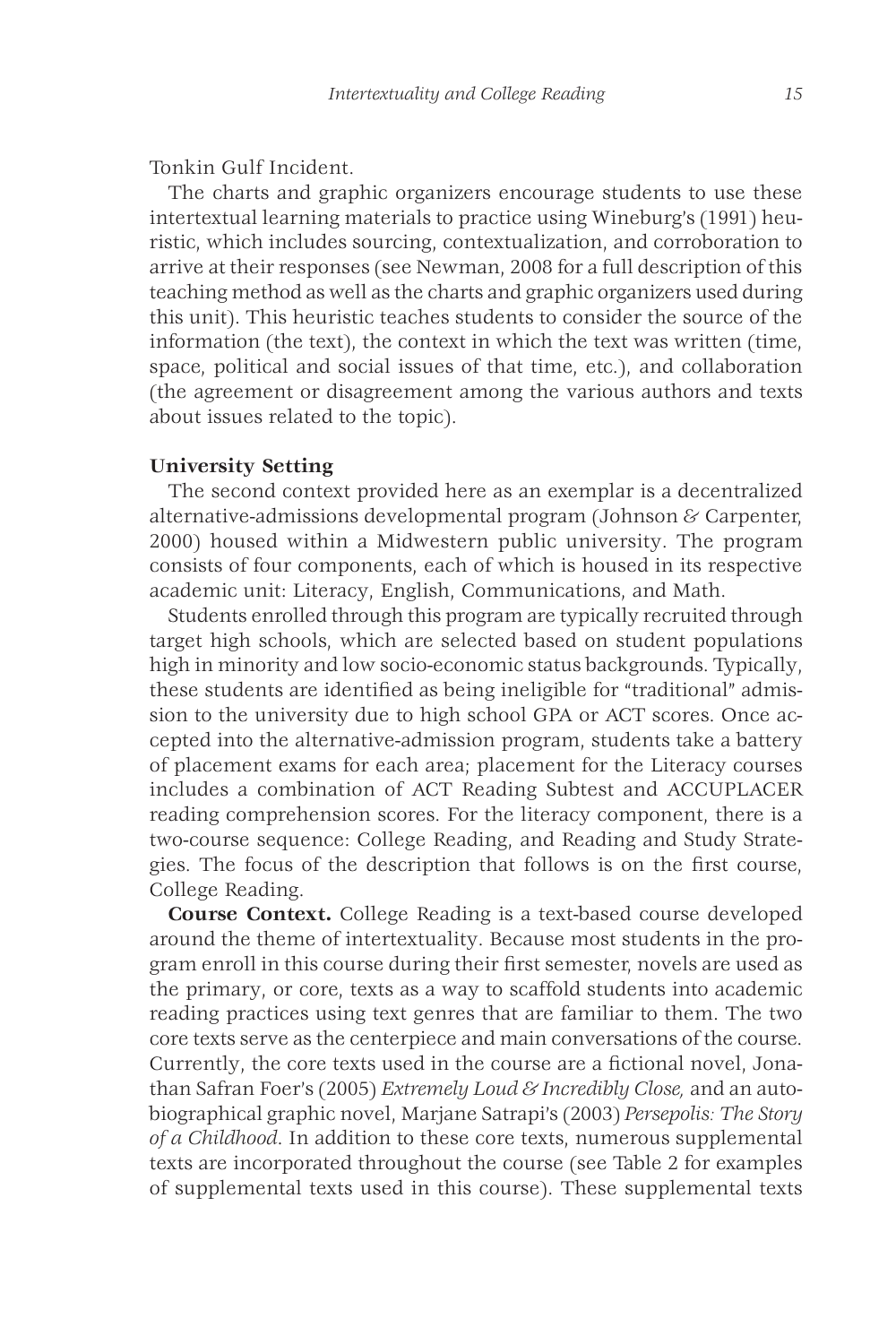| Source                                                                      | Context Information                                                                        |
|-----------------------------------------------------------------------------|--------------------------------------------------------------------------------------------|
| • Introductory chapter from<br>Stephen Hawking's A Brief<br>History of Time | • The main character in one<br>of the core texts is a fan of<br>Stephen Hawking            |
| • The lead story of The New York<br>Times from September 12, 2001           | • A major event of one of the<br>core texts is the September 11<br>tragedy                 |
| • An excerpt from a college-level<br>history textbook on Hiroshima          | • Another event mentioned<br>in one of the core texts is<br>Hiroshima                      |
| • A scholarly chapter on air<br>attacks related to World War II             | • Yet another key event in one<br>of the core texts is the Dresden<br>Fire bombings        |
| Music from the Beatles                                                      | $\bullet$ The main character in one of<br>the core texts is a fan of the<br><b>Beatles</b> |
| • CNN footage from the Long<br>Island Ferry crash                           | • This event is mentioned briefly<br>in one of the core texts                              |
| • An excerpt of any film version<br>of Hamlet                               | • The main character in one of<br>the core texts is playing Yorick<br>in a school play     |

### **Table 2**

# *Texts and Materials Used for College Reading*

connect in some foundational way to the conversations of the core texts; are typically expository and more academic texts; and include collegelevel textbook chapters, scholarly journal articles, historical chronologies, and primary sources, as well as pop-culture media texts such as songs, video clips, and film.

An illustration of the core-supplemental text relationships may be useful. Within the Foer (2005) novel, there is a textual conversation on the topic of the Dresden fire bombings; this conversation has a high expectation for background knowledge as very little is provided by the novel's author. At the same time students are being introduced to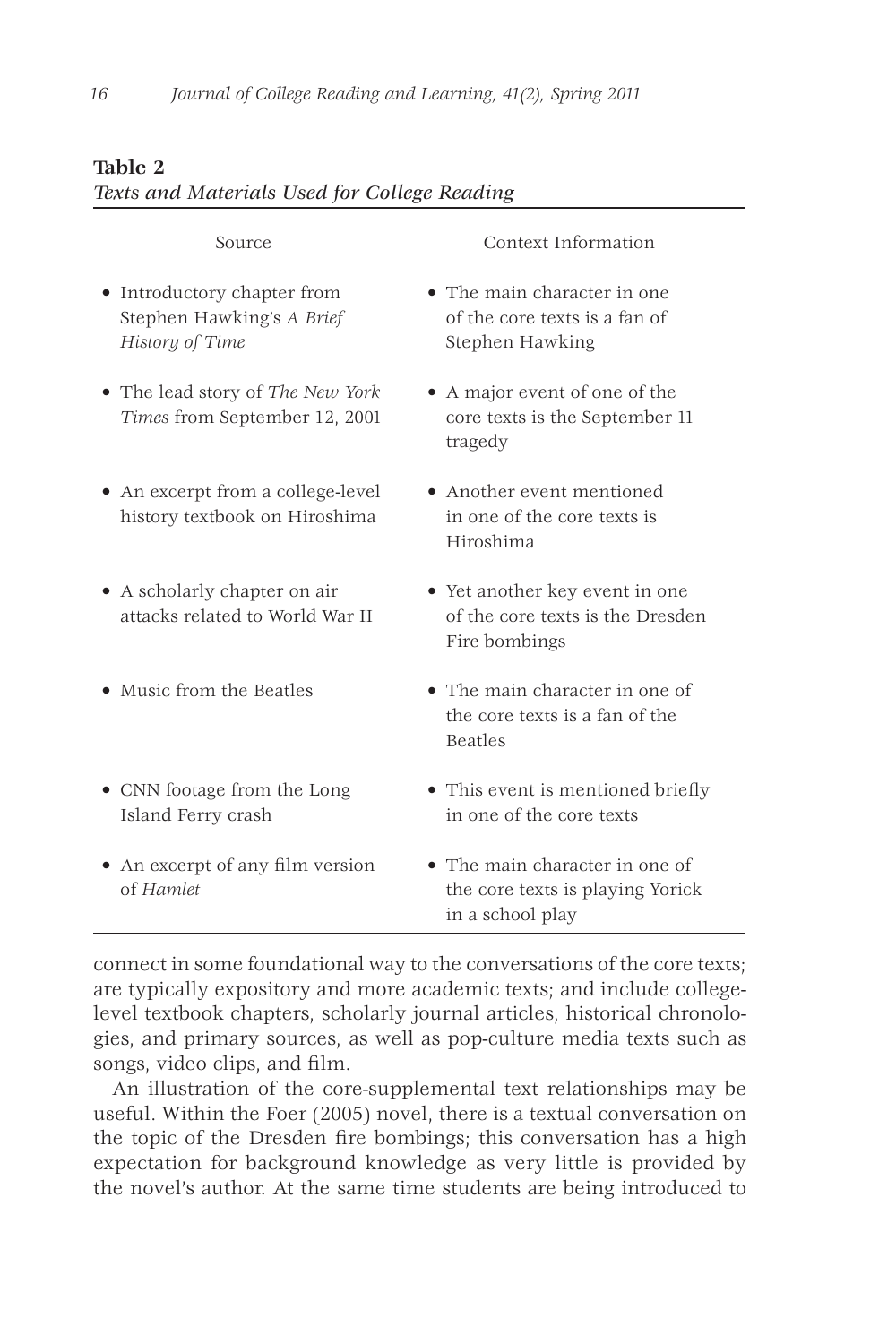this conversation within the core text, they are also assigned to read a supplemental text—a brief excerpt from a college-level world history textbook—that provides fundamental information and context on the Dresden fire bombings. As this conversation continues in the core text, students are also assigned to read an excerpt from a scholarly chapter on the use of air attacks in World War II.

The goal is to provide students with exposure to and experience with a variety of text genres, all the while ensuring that the course doesn't become too focused on literary texts, terms, or concepts. Further, the course is designed to welcome discussion about other texts students have read (cultural texts like movies, music, and art, for example). For example, students do usually have some schema related to the events of 9/11; they use their own understanding of the situation to interpret the *New York Times* article from September 12, 2001, as well as the related textual conversation within the core novel.

It is important to note, too, that in order to introduce the concept of intertextuality for first-year students, it is often necessary to first define texts. Some students have a very narrow definition of the term (just textbooks, for example), rather than a definition that includes written texts, cultural experiences, events, people, ideas, and so on. It helps sometimes to also introduce the metaphor of conversations, which we have used throughout this article, to explain intertextuality. That is, a text can be defined as a conversation that is informed by other conversations. The key idea to convey is that, often, if we aren't familiar with certain external conversations, our reading of conversations within a text will be qualitatively different and, potentially, far less rich. Intertextuality is a pedagogical approach to college reading that allows students to recognize when they might need additional information in order to have a richer conversation with a given text.

# Final Thoughts

As stated previously, beginning college students often view reading and learning—as a very passive process. Indeed, they often view reading as something akin to hearing (as distinguished from listening), as though the text author is *telling* and they, as readers, are supposed to sit back and just receive the information. An intertextuality-based course, however, challenges this analogy as students are asked to reconceptualize reading as a conversation—one in which they are active participants.

## **Future Directions**

We have identified three specific foci for future consideration of intertextuality related to both research and practice. First, we are interested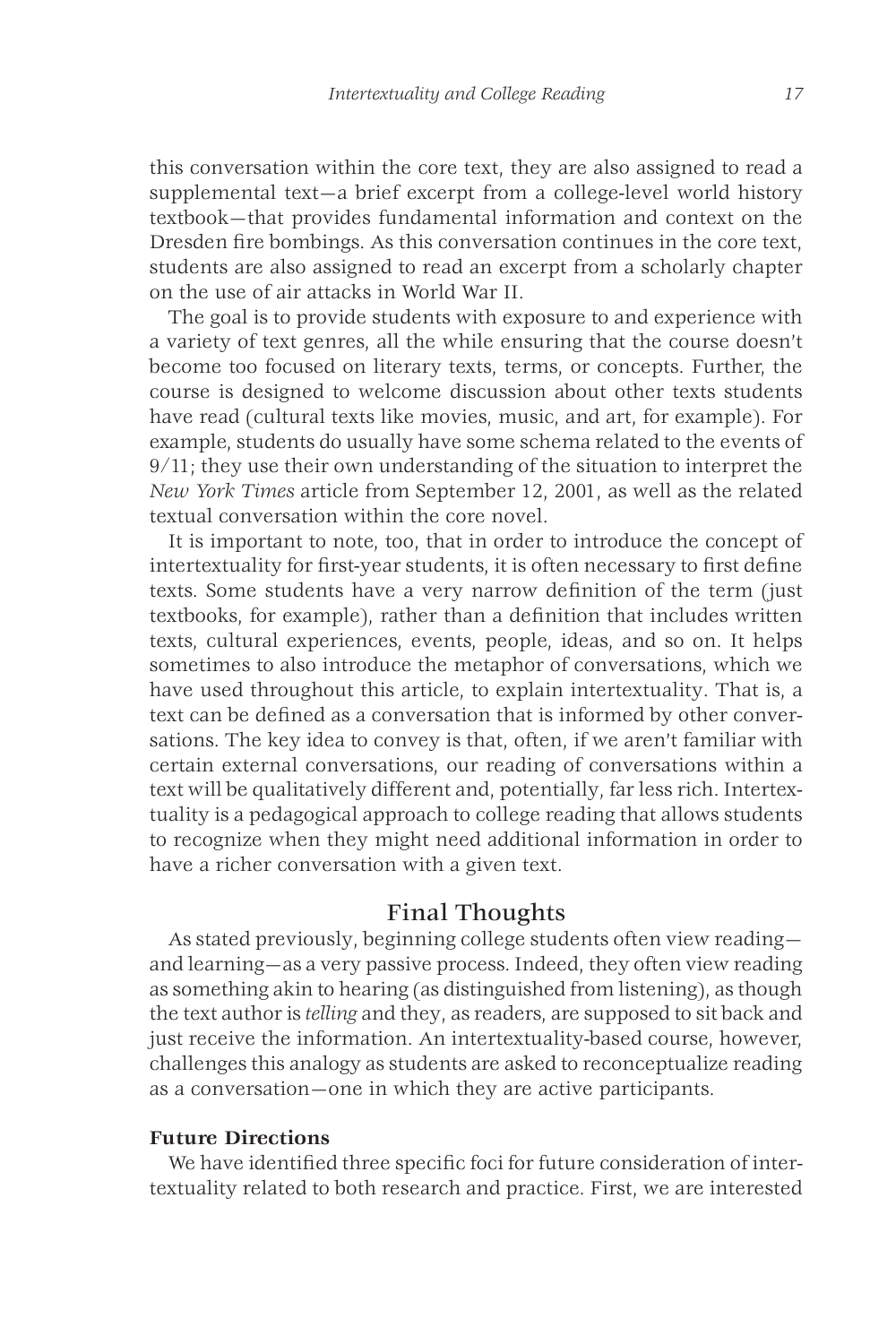in looking at how students use intertextuality when it is introduced as a reading and studying strategy. Specifically, we are interested in exploring whether and how students transfer this strategy to different learning situations and contexts. Perhaps a longitudinal study that investigates students' use and transfer of intertextual reading and learning strategies—over time and in other academic contexts—would be one way to approach this issue. In addition, we are interested in the writing aspect of intertextuality. We wonder if students who learn with intertextual materials write stronger essay responses and whether they are better able to talk about such texts in class. It would be useful to measure evidence of intertextuality in students' essays and responses to discussions in class. Discourse analysis may be useful in such a situation. Finally, we are interested in continuing to explore intertextuality as a philosophical model beyond the context of developmental reading and writing. For example, we have both incorporated this model in other contexts as well—in writing courses, in graduate-level teaching methods courses, and more.

In the end, through research and classroom-based developments we are looking for a change in the way developmental reading is approached, including the materials being used as well as the instructional philosophy. Intertextuality can help those responsible for curriculum development move toward a more meaningful experience for students. We advocate a curriculum designed to include multiple texts on a variety of topics, intertextual reading and writing about such texts, and authentic practice with critical analysis. In addition, discussion of texts is essential to developing the types of thinking involved when synthesizing, interpreting, and analyzing texts, as this is what is expected of college students at all levels. If the goal of developmental literacy instruction is, as we have argued in this article, to facilitate students' literacy transitions by helping them to reconceptualize academic literacy practices and better prepare them for the types of literacy practices they will be using in their college coursework, we have to move beyond the skill-drill models so widely used in our field.

### References

- Armstrong, S. L. (2007). *Beginning the literacy transition: Postsecondary students' conceptualizations of academic writing in developmental literacy contexts* (Unpublished doctoral dissertation). University of Cincinnati, Cincinnati, Ohio.
- ACT, Inc. (2009). *Compass/ESL test*. Iowa City, IA: Magna Publications Inc.
- Allen, G. (2000). *Intertextuality*. New York, NY: Routledge.
- Alvermann, D. E., Moon, J. S., & Hagood, M. C. (1999). *General culture in the classroom: Teaching and researching critical media literacy*. Newark, DE: International Reading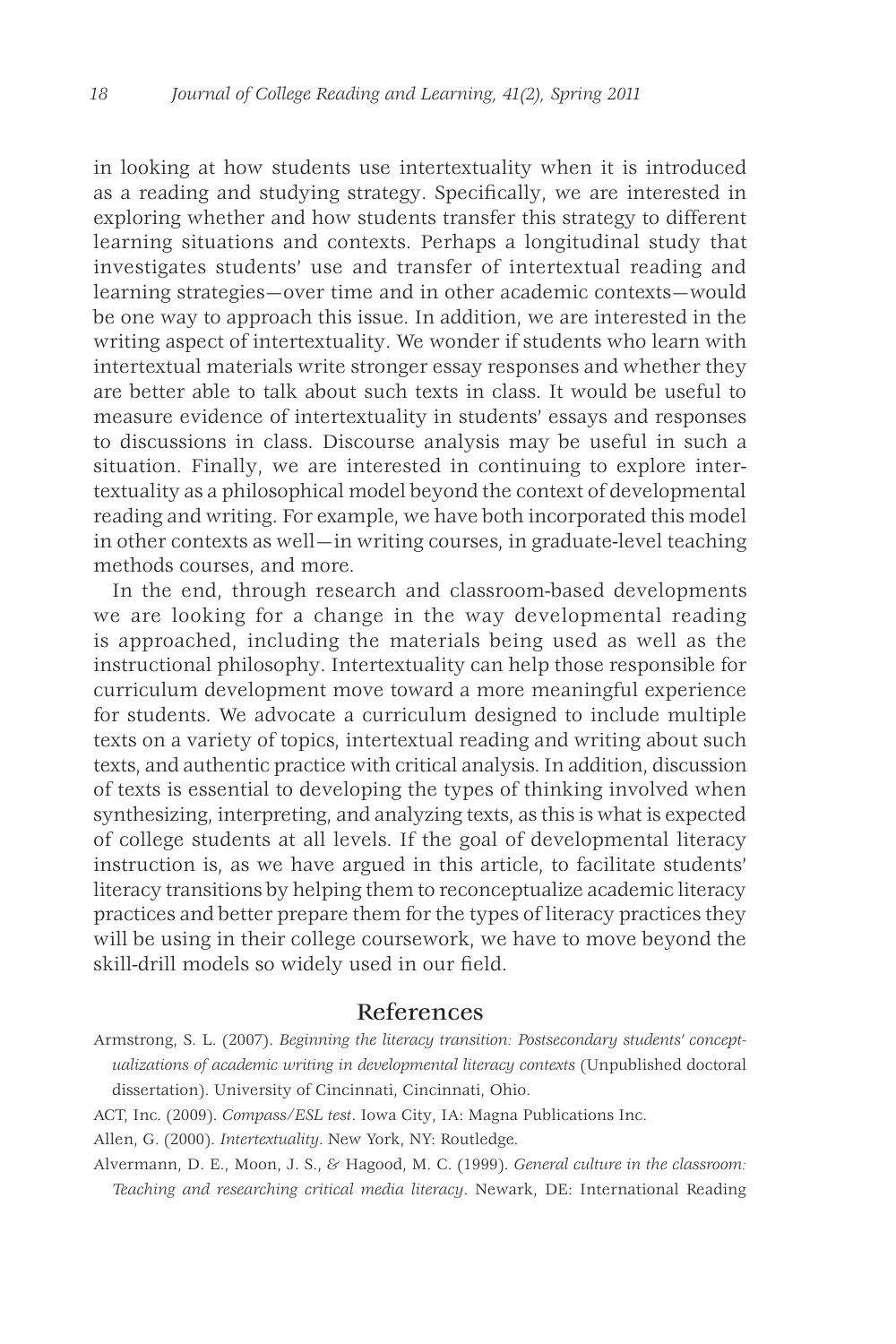Association.

- *American experience: LBJ*. (1991). WGBH Educational Foundation. Boston, MA: David Grubin Productions, Inc.
- Berkin, C., Miller, C. L., Cherny, R. W., & Gormly, J. L. (1990). *Making America: A history of the United States, Vol II. Since 1865*. Boston, MA: Houghton Mifflin.
- Bloome, D., & Egan-Robertson, A. (1993). The social construction of intertextuality and classroom reading and writing. *Reading Research Quarterly, 28*(4), 303-333.
- Breiter, J. C. (1990). Using a multi-text/cooperative learning approach in a methods course [Part I]. Iowa State University of Science and Technology. Ames, Iowa: Research Institute for Studies in Education.
- Butler, D. L., & Winne, P. H. (1995). Feedback and self-regulated learning: A theoretical synthesis. *Review of Educational Research, 65*(3), 245-281.
- Crouch-Shinn, J., & Shaughnessy, M. F. (1984). *Brain research: Implications for education* [electronic version]. Retrieved from ERIC database. (ED271707)
- Curry, M. J. (2003). Skills, access, and basic writing: A community college case study from the United States. *Studies in the Education of Adults*, *35*(1), 5-18.
- Davidson, P. B. (1990). *Secrets of the Vietnam War*. Novato, CA: Presidio.
- El-Hindi, A. E. (2003). Connecting reading and writing: College learners' metacognitive awareness. In N. A. Stahl, & H. Boylan (Eds.). *Teaching developmental reading: Historical, theoretical, and practical background readings* (pp. 350-362). Boston, MA: Bedford/St. Martin's.
- Foer, J. S. (2005). *Extremely loud & incredibly close.* New York, NY: Houghton Mifflin.
- Goodman, Y. M., & Marek, A. M. (1996). *Retrospective miscue analysis: Revaluing readers and reading.* Katonah, NY: Richard C. Owen Publishers, Inc.
- Hadwin, A. F., & Winne, P. H. (1996). Study strategies have meager support: A review with recommendations for implementation. *Journal of Higher Education, 67*(6), 692-715.
- Hartman, D. K. (1991). *Eight readers reading: The intertextual links of able readers using multiple passages*. (Unpublished doctoral dissertation). University of Illinois, Urbana.
- Hartman, D. K. (1995). Eight readers reading: The intertextual links of proficient readers reading multiple passages. *Reading Research Quarterly, 30*(3), 520-561.
- Hartman, J. A., & Hartman, D. K. (1995). *Creating a classroom culture that promotes inquiryoriented discussions: Reading and talking about multiple texts*. (Technical Report No. 621). Urbana, IL: Illinois University, Urbana Center for the Study of Reading.
- Hawking, S. (1998). *A brief history of time.* New York, NY: Bantam.
- Holschuh, J. P. (2003). Do as I say, not as I do: High, average, and low-performing students' strategy use in biology. In N. A. Stahl, & H. Boylan (Eds.). *Teaching developmental reading: Historical, theoretical, and practical background readings (pp. 316-329). Boston,* MA: Bedford/St. Martin's.
- Hynd, C. R. (1999). Teaching students to think critically using multiple texts in history. *Journal of Adolescent and Adult Literacy, 42*(6), 428-436.
- Hynd-Shanahan, C., Holschuh, J. P., & Hubbard, B. (2004). Thinking like a historian: College students' reading of multiple historical documents. *Journal of Literacy Research,*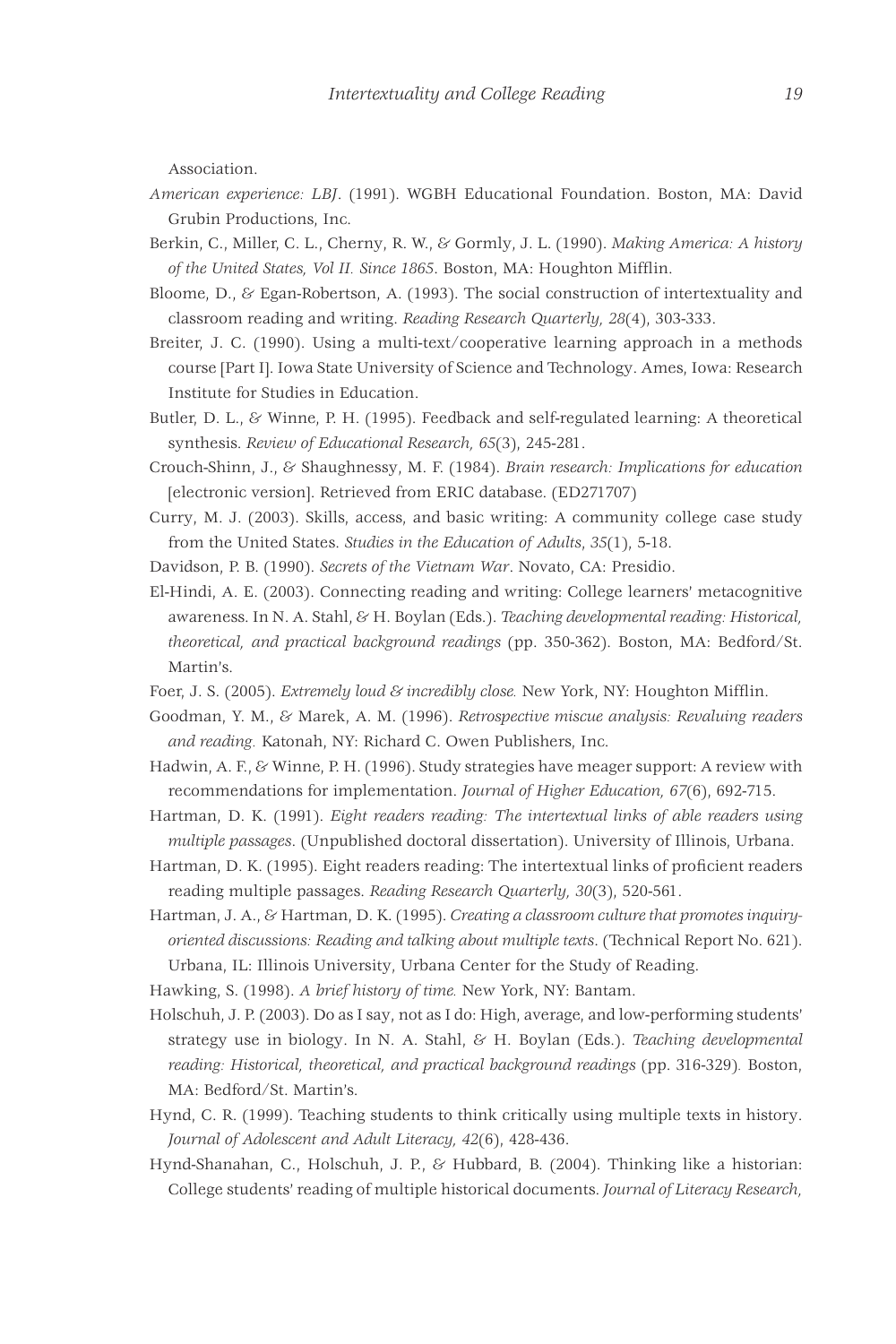*36*(2), 141-176.

- Johnson, L. L., & Carpenter, K. (2000). College reading programs. In R. F. Flippo & D. C. Caverly (Eds.), *Handbook of college reading and study strategy research* (pp. 321-363). Mahwah, NJ: Lawrence Erlbaum Associates.
- Kristeva, J. (1968). *Problemes de la structuration du texte, dans: Theorie d'ensemble*. Paris, France: Seuil/Tel Quel.
- Kristeva, J. (1967/1986). Word, dialogue, and novel (A. Jardine, T. Gora, & L. S. Roudiez, Trans.). In T. Moi (Ed.), *The Kristeva reader* (pp. 34-61). New York, NY: Columbia University Press. (Original work published in 1967).
- Lenski, S. D. (1998). Intertextual intentions: Making connections across texts. *Clearing House, 72*(2), 74-80.
- McWhorter, K. (2011). *Efficient and flexible reading.* New York, NY: Pearson Longman.
- Newman, M. C. (2008). *Disciplinary knowledge, intertextuality, and developmental readers: A study of community college students* (Unpublished doctoral dissertation). Northern Illinois University, DeKalb, IL.
- Nist, S. L., & Simpson, M. L. (2000). College studying. In M. L. Kamil, P. B. Mosenthal, P. D. Pearson, & R. Barr (Eds.), *Handbook of reading research* (Vol. III, pp. 645-666). Mahwah, NJ: Erlbaum Associates.
- Perry, W. G. (1970). *Forms of ethical and intellectual development in the college years*. San Francisco, CA: Jossey-Bass.
- Pike, D. (1984, August 22). Fact or fiction? *Christian Science Monitor*, p. 15.
- Porter, G. (1984, August 9). Lessons of the Tonkin Gulf crisis. *Christian Science Monitor*, p. 15.
- Rasnak, M. A. (1995). *Metacognitive dimensions of the election and use of learning strategies by adult college students and traditional-age college students*. (Unpublished doctoral dissertation). Northern Illinois University, DeKalb, IL.
- Rosenblatt, L. M. (1994). The transactional theory of reading and writing. In R. B. Ruddell, M. R. Ruddell, & H. Singer (Eds.), *Theoretical models and processes of reading* (4th ed., pp. 1057-1092). Newark, DE: International Reading Association.
- Rothman, D. & Warsi, J. (2010). *Read to succeed: A thematic approach to academic reading.* New York: Pearson Longman.
- Rusk, D. (1990). *As I saw it*. New York, NY: W. W. Norton.
- Sanchez, D., & Paulson, E. J. (2008). Critical language awareness and learners in college transitional English. *Teaching English in the Two-Year College, 36*(2), 164-176.
- Satrapi, M. (2004). *Persepolis: The story of a childhood.* New York, NY: Pantheon Books.
- Schraw, G., & Bruning, R. (1996). Readers' implicit models of reading. *Reading Research Quarterly*, *31*(3), 290-305.
- Seixas, P. (1993). Historical understanding among adolescents in a multicultural setting. *Curriculum Inquiry, 23*(3), 301-327.
- Shakespeare (1997). King Lear. In S. Greenblatt, W. Cohen, J. E. Howard, & K. E. Maus (Eds). *The Norton Shakespeare* (pp. 2307-2479). New York, NY: W. W. Norton.
- Shaughnessy, M. (1977). Some needed research on writing. *College Composition and*